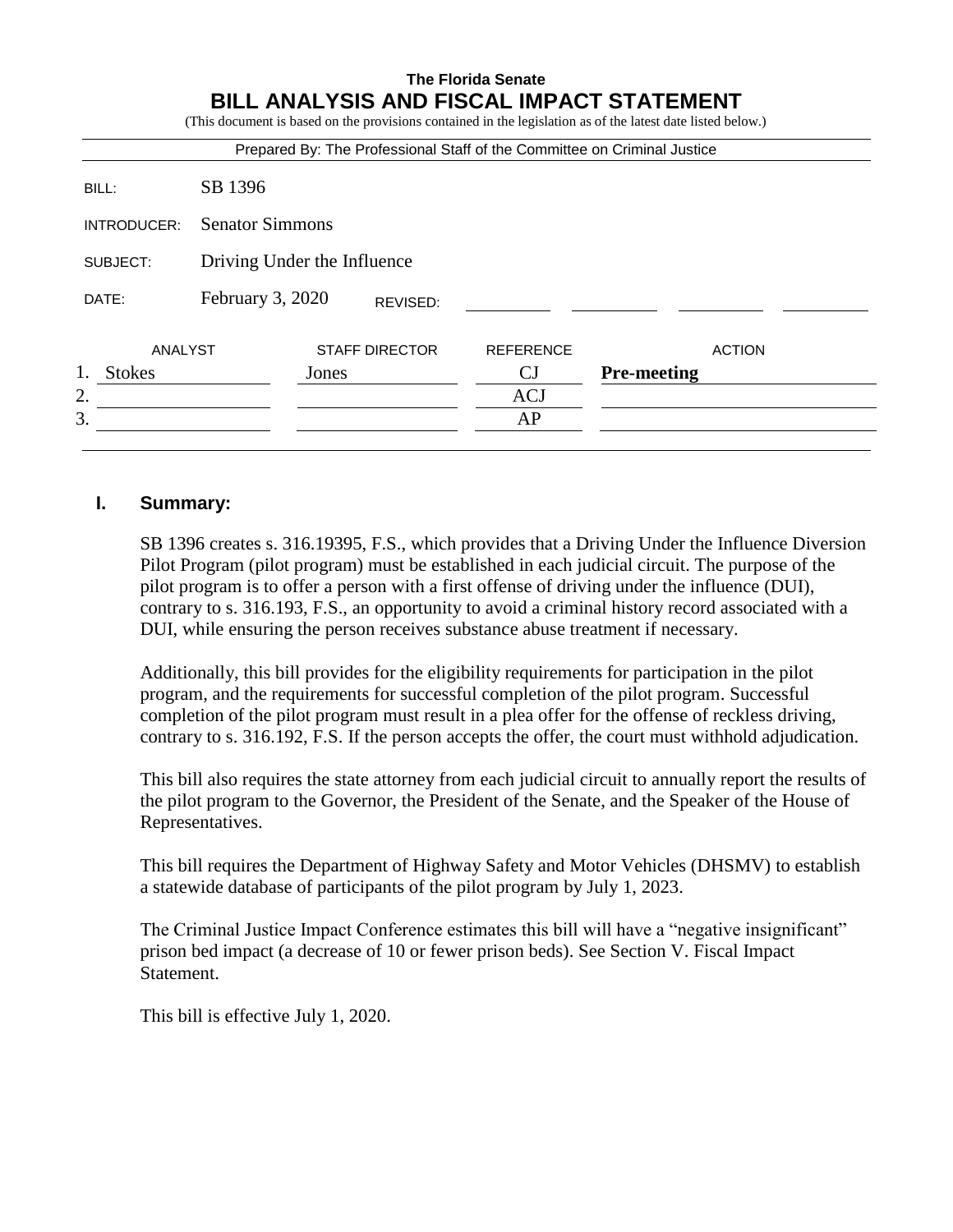## **II. Present Situation:**

There are multiple pre-trial diversion programs that are intended to divert individuals charged with crimes from the traditional criminal justice system. While some diversion programs are provided in statute, other programs may vary depending upon what judicial circuit they are established in. Some diversion programs that are included in statute include, the prison diversion program,<sup>1</sup> the state attorney bad check diversion program,<sup>2</sup> and the pretrial intervention program.<sup>3</sup>

Counties, including Miami-Dade,<sup>4</sup> Orange,<sup>5</sup> Sarasota, Manatee, DeSoto,<sup>6</sup> and Palm Beach<sup>7</sup> all have DUI diversion programs. There is no uniform standard for DUI diversion programs. One example, Palm Beach County's DUI Offender Program, permits eligible participants to complete program requirements within two months in order to obtain a plea offer to reckless driving. The program requirements include 20 hours of community service, successful completion of DUI School, successful completion of the Victim Impact Panel, and successful installation of the Ignition Interlock alcohol monitoring device.<sup>8</sup>

There were 43,725 criminal violations for DUI in 2018.<sup>9</sup> According to the American Addiction Centers, drunk driving may be a behavioral sign of alcohol abuse.<sup>10</sup>

### **Driving Under the Influence**

A person is guilty of DUI if he or she drives or is in actual physical control of a vehicle and he or she:

- Is under the influence of alcoholic beverages, any controlled substance set forth in s. 877.111, F.S., or any substance controlled under ch. 893, F.S., to the extent that the person's normal faculties are impaired;
- Has a blood-alcohol level of 0.08 or more grams of alcohol per 100 milliliters of blood; or

<sup>3</sup> Section 948.08, F.S., provides that any first offender, or an offender who does not have more than one nonviolent misdemeanor, and who is charged with any misdemeanor or third degree felony is eligible to participate in a pretrial intervention program upon consent of the victim, the state attorney, and the judge. The offender may have his or her charges dismissed upon successful completion of the pretrial intervention program.

<sup>6</sup> Office of the State Attorney Ed Brodsky, *Driver Enhanced Treatment Education Rehabilitation (DETER),* available at <https://www.sao12.org/divisions/driver-enhanced-treatment-education-rehabilitation> (last visited January 31, 2020).

<sup>7</sup> Office of the State Attorney Dave Aronberg, *Palm Beach County 1st Time DUI Offender Program*, available at [http://www.sa15.state.fl.us/stateattorney/ResourceInformation/\\_Content/DUI/DUIFirstTimeOffenderProgram-2020.pdf](http://www.sa15.state.fl.us/stateattorney/ResourceInformation/_Content/DUI/DUIFirstTimeOffenderProgram-2020.pdf) (last visited January 30, 2020).

8 *Id.*

 $\overline{a}$ 

Section 921.00241, F.S., provides that a court may divert an offender from the state correctional system, who would otherwise be sentenced to a state facility, by sentencing the offender to a nonstate prison sanction if the offender meets certain criteria.

<sup>&</sup>lt;sup>2</sup> Section 832.08, F.S., provides that the state attorney may divert offenders who have issued a bad check from prosecution.

<sup>4</sup> Miami-Dade State Attorney Katherine Fernandez Rundle, *Diversion Programs*, available at <http://www.miamisao.com/services/diversion-programs/> (last visited January 31, 2020).

<sup>5</sup> Office of the State Attorney Aramis D. Ayala, *Diversion Programs*, available at [https://www.sao9.net/diversion](https://www.sao9.net/diversion-programs.html)[programs.html](https://www.sao9.net/diversion-programs.html) (last visited January 31, 2020).

<sup>9</sup> Florida Department of Highway Safety and Motor Vehicles, *Annual Uniform Traffic Citation Report*, available at <https://services.flhsmv.gov/SpecialtyPlates/UniformTrafficCitationReport> (last visited January 16, 2020).

<sup>&</sup>lt;sup>10</sup> American Addiction Centers, *Alcoholism: Symptoms and Signs*, June 8, 2019, available at <https://americanaddictioncenters.org/alcoholism-treatment/symptoms-and-signs> (last visited January 16, 2020).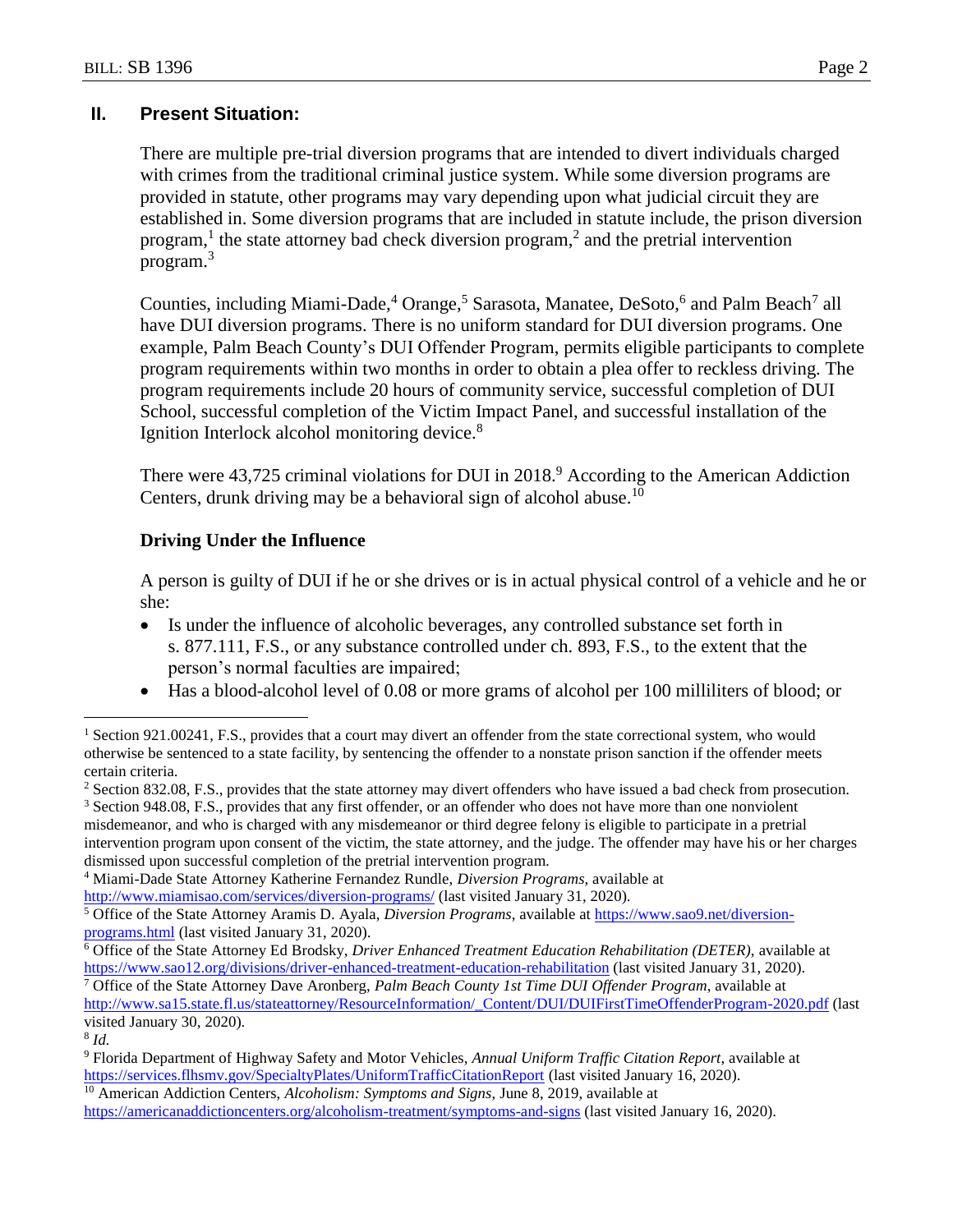$\bullet$  Has a breath-alcohol level of 0.08 or more grams of alcohol per 210 liters of breath.<sup>11</sup>

The criminal penalties for DUI vary depending on numerous factors such as the number of prior convictions, the length of time between convictions, and the defendant's blood alcohol level.<sup>12</sup> The penalties for a first time DUI offense are punishable by:

- A period of probation not exceeding one year;
- A fine of not less than \$500 or more than \$1,000;
- Imprisonment for not more than six months;
- A mandatory 50 hours of community service; and
- A mandatory ten-day vehicle impoundment.<sup>13</sup>

The court must place all offenders convicted of violating this section on monthly reporting probation, and as a condition of probation, must require:

- Completion of a substance abuse course conducted by a DUI program licensed by the Department of Highway Safety and Motor Vehicles (DHSMV) under s. 322.292, F.S., which must include a psychosocial evaluation.
- Completion of substance abuse treatment, if the offender is referred to such treatment.<sup>14</sup>

Section 316.656, F.S., prohibits a court from withholding adjudication of guilt for any violation of s. 316.193, F.S., the offense of DUI. This means the court must order the person adjudicated guilty. A conviction for the offense of DUI may have long lasting repercussions even if it is the person's only offense. For example, an adjudication of guilt for DUI prevents a person from petitioning the court for expunction.<sup>15</sup>

Section 316.656, F.S., also prohibits the court from accepting a plea of guilty to a lesser offense from a person who has been given a breath or blood test to determine blood or breath alcohol content by weight of 0.15 percent or more. The offense of reckless driving, contrary to s. 316.192, F.S., is not a lesser included offense of DUI.<sup>16</sup>

#### *Ignition Interlock Device*

An ignition interlock devise is a dashboard-mounted breathalyzer that requires a driver to blow in the breathalyzer in order to operate the motor vehicle. The driver must breathe into the device approximately every 30 minutes.<sup>17</sup> Section 316.193, F.S., requires an ignition interlock device to be installed on the vehicles of persons convicted of certain DUI offenses. For a first DUI offense, the court may order the placement of an ignition interlock device for at least six continuous months.<sup>18</sup>

 $\overline{a}$ 

<sup>18</sup> Section 316.193(2)(c), F.S.

<sup>&</sup>lt;sup>11</sup> Section 316.193(1), F.S.

<sup>&</sup>lt;sup>12</sup> Section 316.193, F.S.

<sup>&</sup>lt;sup>13</sup> Section 316.193(2) and (6)(a), F.S.

<sup>&</sup>lt;sup>14</sup> Section 316.193(5), F.S.

<sup>&</sup>lt;sup>15</sup> Section 943.0585, F.S.

<sup>16</sup> *See* Fla. Std. Jury Inst. (Crim.) 28.1; *Anguille v. State,* 243 So. 3d 410, 413 (Fla. 4th DCA 2018).

<sup>17</sup> DMV Florida, *Florida Ignition Interlock,* available at<https://www.dmvflorida.org/florida-traffic-laws/ignition-interlock> (last visited January 16, 2020).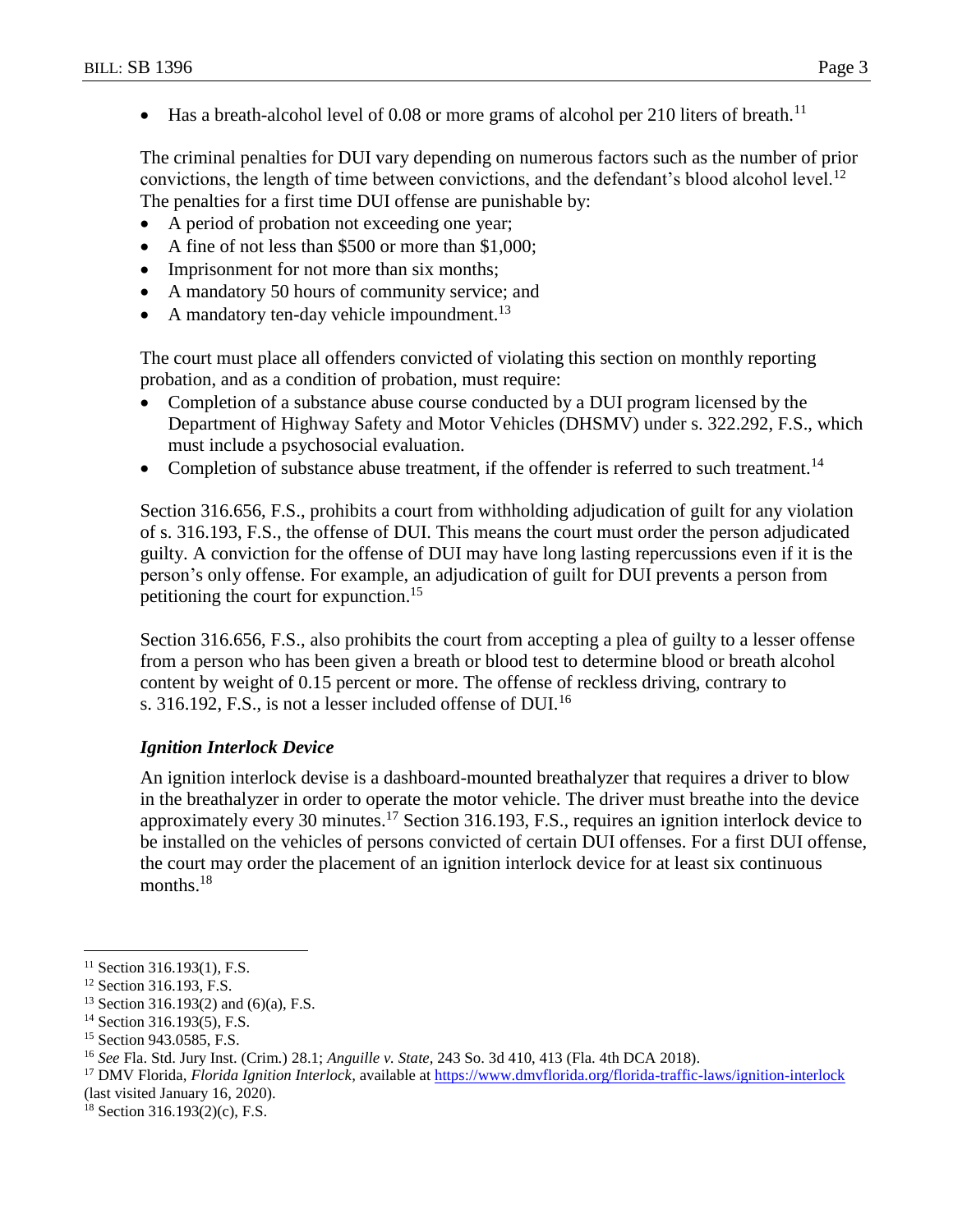Section 316.1937, F.S., provides that a court must determine the defendant's ability to pay for the installation of the ignition interlock device if he or she claims inability to pay. If the court determines that the defendant is unable to pay for the installation of the device, the court can order that any portion of a fine paid for violating s. 316.193, F.S., be allocated to defray the costs of installing the ignition interlock device.<sup>19</sup>

| DUI<br>conviction                                                           | <b>Ignition interlock device</b><br>required     |  |
|-----------------------------------------------------------------------------|--------------------------------------------------|--|
| 1st conviction                                                              | If court orders for at least 6 continuous months |  |
| 1st conviction if blood-alcohol level is $\geq$<br>$0.15$ , or minor in car | Mandatory for at least 6 continuous months       |  |
| 2nd conviction                                                              | Mandatory for at least 1 year                    |  |
| 2nd conviction if blood-alcohol level is $\geq$<br>$0.15$ , or minor in car | Mandatory for at least 2 continuous years        |  |
| 3rd conviction                                                              | Mandatory for at least 2 years                   |  |

The table below summarizes when an ignition interlock device is required in Florida.<sup>20</sup>

The DHSMV contracts with vendors to provide ignition interlock devices for offenders in Florida. The devices must meet or exceed the current standards of the National Highway Traffic Safety Administration.<sup>21</sup> The DHSMV oversees and monitors the ignition interlock devices and must adopt rules for the implementation of ignition interlock devices.<sup>22</sup>

The Florida Legislature's Office of Program Policy Analysis and Government Accountability conducted a study researching ignition interlock devices and DUI offense recidivism rates. The research showed that ignition interlock devices, while installed, were more effective at reducing re-arrest rates for alcohol-impaired driving when compared to other sanctions, such as license suspensions. $^{23}$ 

The study also found the six month recidivism rate for first-time DUI offenders that were not required to install an ignition interlock device was 1.74 percent compared to the recidivism rate for first-time offenders required to use the ignition interlock device which was less with a rate of 0.34 percent.<sup>24</sup> However, only 49 percent of Florida's DUI offenders installed an ignition interlock device, as required, after completing their period of license revocation.<sup>25</sup>

 $\overline{a}$ 

<sup>19</sup> Section 316.1937(2)(d), F.S.

<sup>20</sup> Section 316.193, F.S.

<sup>21</sup> Section 316.1938, F.S.

<sup>&</sup>lt;sup>22</sup> Sections 316.1938 and 316.193(11), F.S.

<sup>23</sup> Office of Program Policy Analysis & Government Accountability, *Ignition Interlock Devices and DUI Recidivism Rates*, Report No. 14-14, (December 2014) available at<http://www.oppaga.state.fl.us/MonitorDocs/Reports/pdf/1414rpt.pdf> (last visited January 16, 2020).

<sup>24</sup> *Id*. at 8.

<sup>25</sup> *Id*. at 4-5.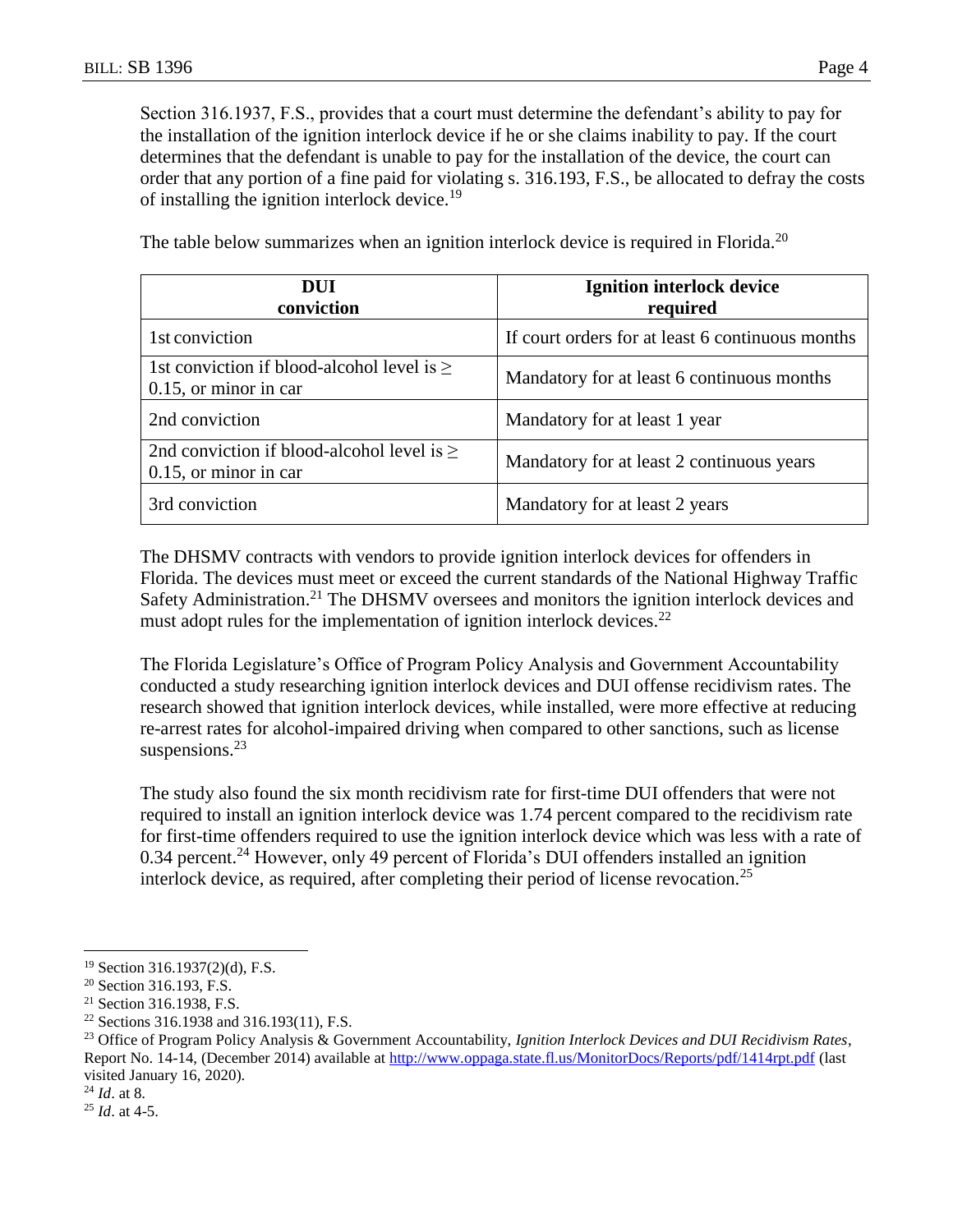## **Reckless Driving**

A person is guilty of reckless driving if he or she drives a vehicle in a willful or wanton disregard for the safety of persons or property. Fleeing a law enforcement officer in a motor vehicle is reckless driving *per se*. 26

A first conviction of reckless driving may be punished:

- By a term of imprisonment not exceeding 90 days; or
- By a fine, not less than \$25 nor more than \$500; or
- By both fine and imprisonment.

If the court has reasonable cause to believe the use of alcohol, chemical substances as set forth in s. 877.111, F.S., or controlled substances under ch. 893, F.S., contributed to the violation, the court must direct the person to complete a DUI program substance abuse education course and evaluation as provided in s. 316.193(5), F.S.

# **III. Effect of Proposed Changes:**

This bill creates s. 316.19395, F.S., which provides that a Driving Under the Influence Diversion Pilot Program must be established in each judicial circuit. The purpose of the pilot program is to offer a person with a first offense of DUI, contrary to s. 316.193, F.S., an opportunity to avoid a criminal history record associated with a DUI, while ensuring the person receives substance abuse treatment if necessary.

The state attorney in each judicial circuit must develop policies and procedures for the pilot program, including program implementation and operation and the selection of approved program providers. The state attorney must consult with local law enforcement, the public defender, and local program providers to develop the policies and procedures of the pilot program.

A person charged with DUI is eligible for the pilot program if he or she:

- Has not been charged with a prior alcohol-related or drug-related criminal traffic offense, regardless of disposition.
- Does not have a prior or pending felony conviction.
- Has no more than two prior misdemeanor convictions.
- Was not involved in a motor vehicle crash or accident relating to the charge of DUI.
- Was not, at the time of the offense, accompanied in the vehicle by a person under 18 years of age.
- Did not, at the time of the offense, have a blood-alcohol level or breath-alcohol level of 0.20 or higher.
- Has not previously participated in the pilot program.

 $\overline{a}$ 

<sup>26</sup> Section 316.192(1), F.S.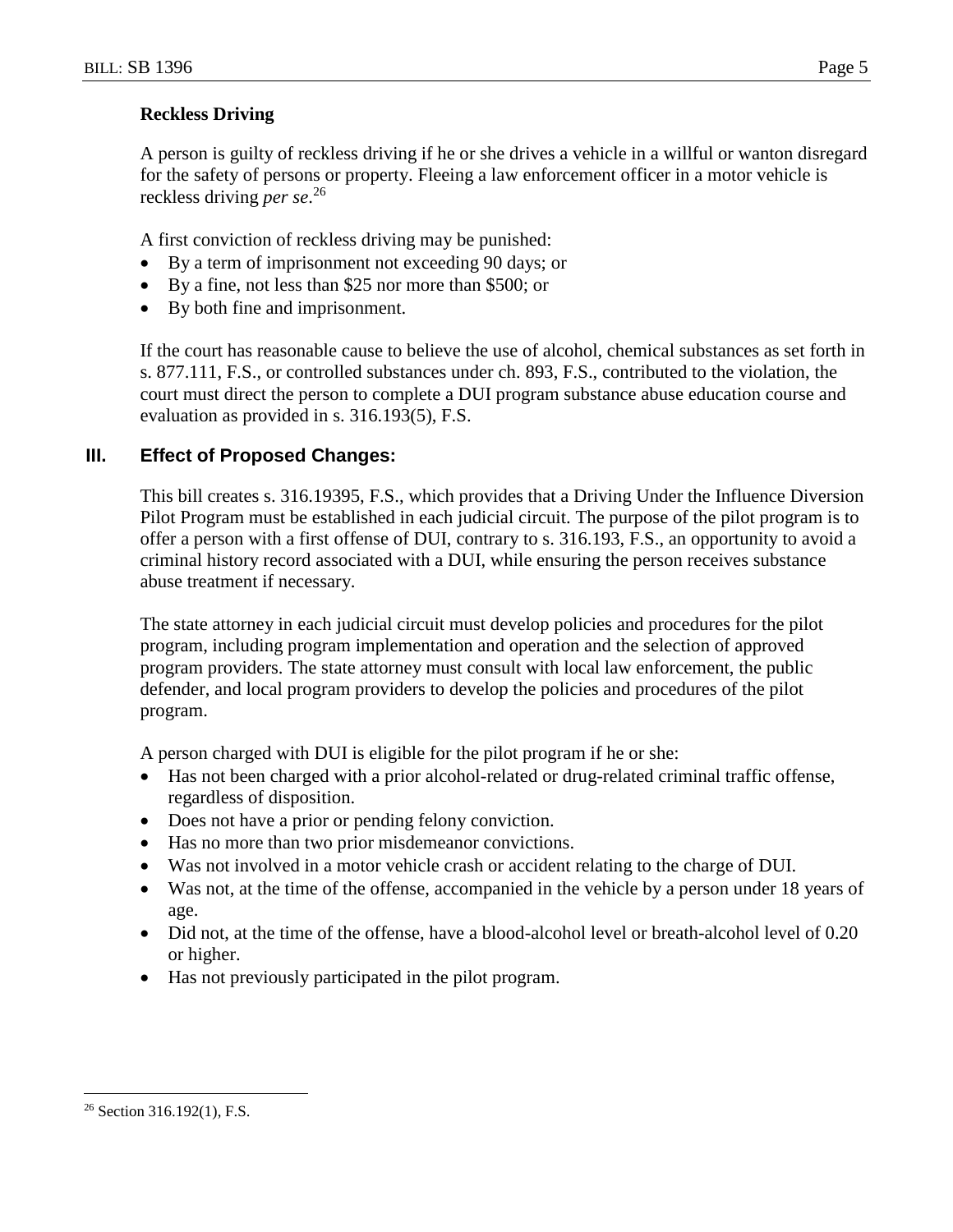Additionally, this bill provides for program requirements. A person who participates in the pilot program must:

- Participate for 12 months, during which period he or she may not possess or consume alcohol, illegal drugs, or prescription drugs not prescribed for him or her. He or she must complete the following as administered by an approved program provider:
	- o Fifty hours of community service if, at the time of the offense, the person had a bloodalcohol level or breath-alcohol level higher than 0.15 but lower than 0.20 or did not provide a blood or breath sample.
	- o A substance abuse course conducted by a DUI program licensed by the DHSMV under s. 322.292, F.S., which must include a psychosocial evaluation of the person, and any substance abuse treatment required by such program.
	- $\circ$  A victim's impact panel session, if such panel exists within the judicial circuit, or a victim's impact class.
- Pay all fines and standard costs imposed by the judicial circuit.
- Have all motor vehicles that are individually or jointly leased or owned and routinely operated by the person impounded or immobilized for a period of 10 days.
- After the impoundment or immobilization of the vehicle, install and use an ignition interlock device approved by the department in accordance with s. 316.1938, F.S., for a period of:
	- o Ninety days if, at the time of the offense, the person had a blood-alcohol level or breathalcohol level of 0.15 or lower.
	- o One hundred eighty days if, at the time of the offense the person had a blood-alcohol level or breath-alcohol level of higher than 0.15 but lower than 0.20, or did not provide a blood or breath sample.

The bill provides a formula for determining whether the person has the ability to pay for the ignition interlock. If the person claims they have an inability to pay for an ignition interlock device, and the court finds that they are unable to pay, the monthly leasing fee will be discounted by 50 or 25 percent, depending upon the person's income. A person who qualifies for a discount is not required to pay cost of installation or deinstallation.

Successful completion of the pilot program must result in a plea offer for the offense of reckless driving, contrary to s. 316.192, F.S. If the person accepts the offer, the court must withhold adjudication. If the person fails to successfully complete the pilot program, the state attorney may discharge the person from the pilot program and pursue prosecution for the offense of DUI.

This bill also requires the state attorney from each judicial circuit to report the results of the pilot program to the Governor, the President of the Senate, and the Speaker of the House of Representatives. Each judicial circuit must provide the number of:

- Cases diverted from prosecution of DUI.
- Persons who successfully completed the pilot program.
- Persons who failed to successfully complete the pilot program and were discharged from the program.
- Persons who successfully completed the pilot program who were later charged with another alcohol-related or drug-related traffic offense.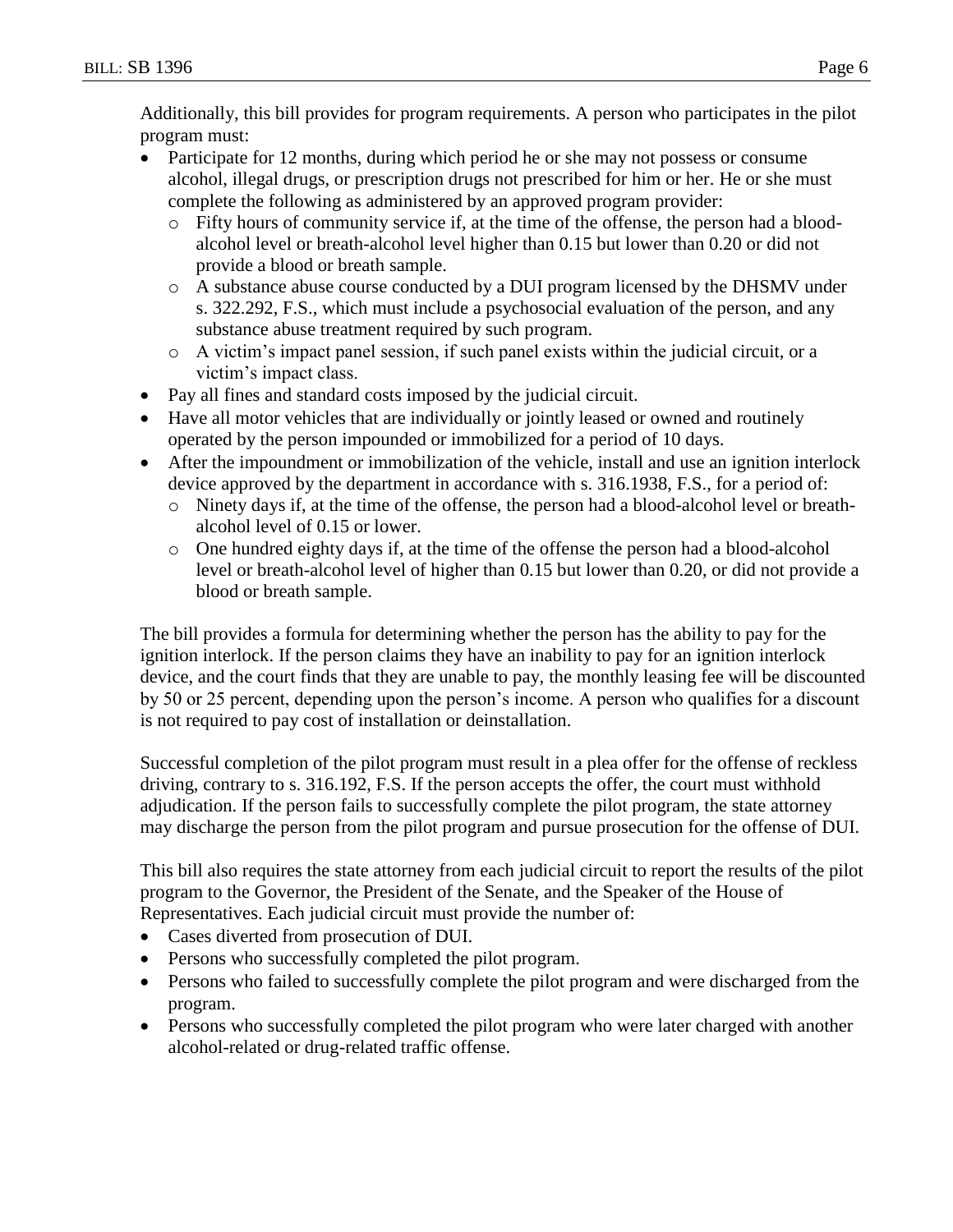Additionally the DHSMV must establish a statewide database of participants of the pilot program by July 1, 2023. Each judicial circuit must provide monthly reports of the number of participants in the program.

This bill is effective July 1, 2020.

## **IV. Constitutional Issues:**

A. Municipality/County Mandates Restrictions:

This bill relates to the prosecution and punishment for certain DUI offenses and criminal laws are exempt from the requirement of Article VII, Section 18 of the Florida Constitution, relating to unfunded mandates.

B. Public Records/Open Meetings Issues:

None.

C. Trust Funds Restrictions:

None.

D. State Tax or Fee Increases:

None.

E. Other Constitutional Issues:

None identified.

# **V. Fiscal Impact Statement:**

A. Tax/Fee Issues:

None.

B. Private Sector Impact:

None.

 $\overline{a}$ 

C. Government Sector Impact:

The Criminal Justice Impact Conference (CJIC), which provides the final, official estimate of the prison bed impact, if any, of legislation, estimates this bill will have a "negative insignificant" prison bed impact (a decrease of 10 or fewer prison beds).<sup>27</sup>

<sup>&</sup>lt;sup>27</sup> CJIC SB 1396-Driving Under the Influence (Identical HB 1145), January 27, 2020, on file with the Senate Committee on Criminal Justice.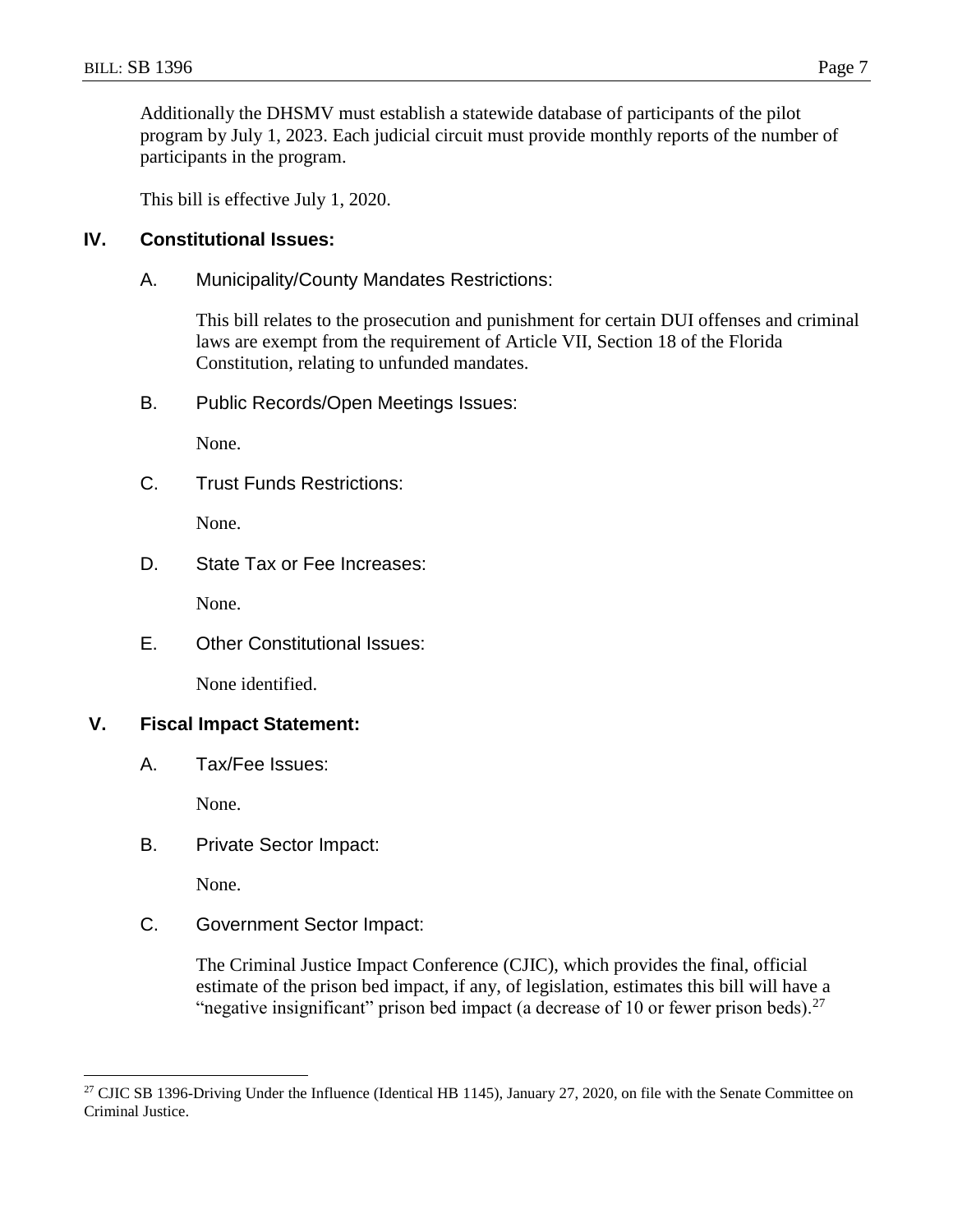The CJIC provides the following information relevant to its estimate: $^{28}$ 

Given that three or more DUI's result in felonies, it is possible that some of those diverted under this program would either take longer to reach that number due to the first offense not being a DUI or no longer drive under the influence due to the program when they would have reached that number without it. Per [Department of Corrections], in FY 18-19, there were 152 new commitments to prison who were convicted of a DUI three or more times.

Additionally, this bill may have a negative fiscal impact on the DHSMV because they must establish a statewide database of persons who participate in the pilot program. The DHSMV has not provided an analysis for this bill.

### **VI. Technical Deficiencies:**

This bill contains language that may need clarification or may not be consistent with current law.

Lines 63-64, 77-78, 80-81,101-02, 104-05, which reference blood and breath alcohol levels may need to clarify the blood and breath-alcohol levels, and to read consistently with s. 316.193, F.S. Section 316.193, F.S., reads, "[t]he person has a blood-alcohol level of 0.08 or more grams of alcohol per 100 milliliters of blood; or [t]he person has a breath-alcohol level of 0.08 or more grams of alcohol per 210 liters of breath."

Lines 72-75, which reference substances that a person may not possess or consume during the pilot program may need clarification and a reference to current law prohibiting such substances.

Lines 89-90, which reference fines and standard costs may need clarification.

Lines 124-131, which provide that a person who completes the pilot program must be offered a plea agreement for a reckless driving with adjudication withheld, may need to clarify the terms associated with such plea agreement. As written, the offer may include further probation associated with the plea agreement.

This bill does not address whether or not a defendant waives his right to speedy trial. A requirement of a written agreement between the State and defendant, which includes a knowing and intelligent waiver of the defendant's right to speedy trial during the period of diversion, would permit the defendant to participate in the pilot program while tolling his or her right to speedy trial.

#### **VII. Related Issues:**

None.

# **VIII. Statutes Affected:**

This bill creates section 316.19395 of the Florida Statutes.